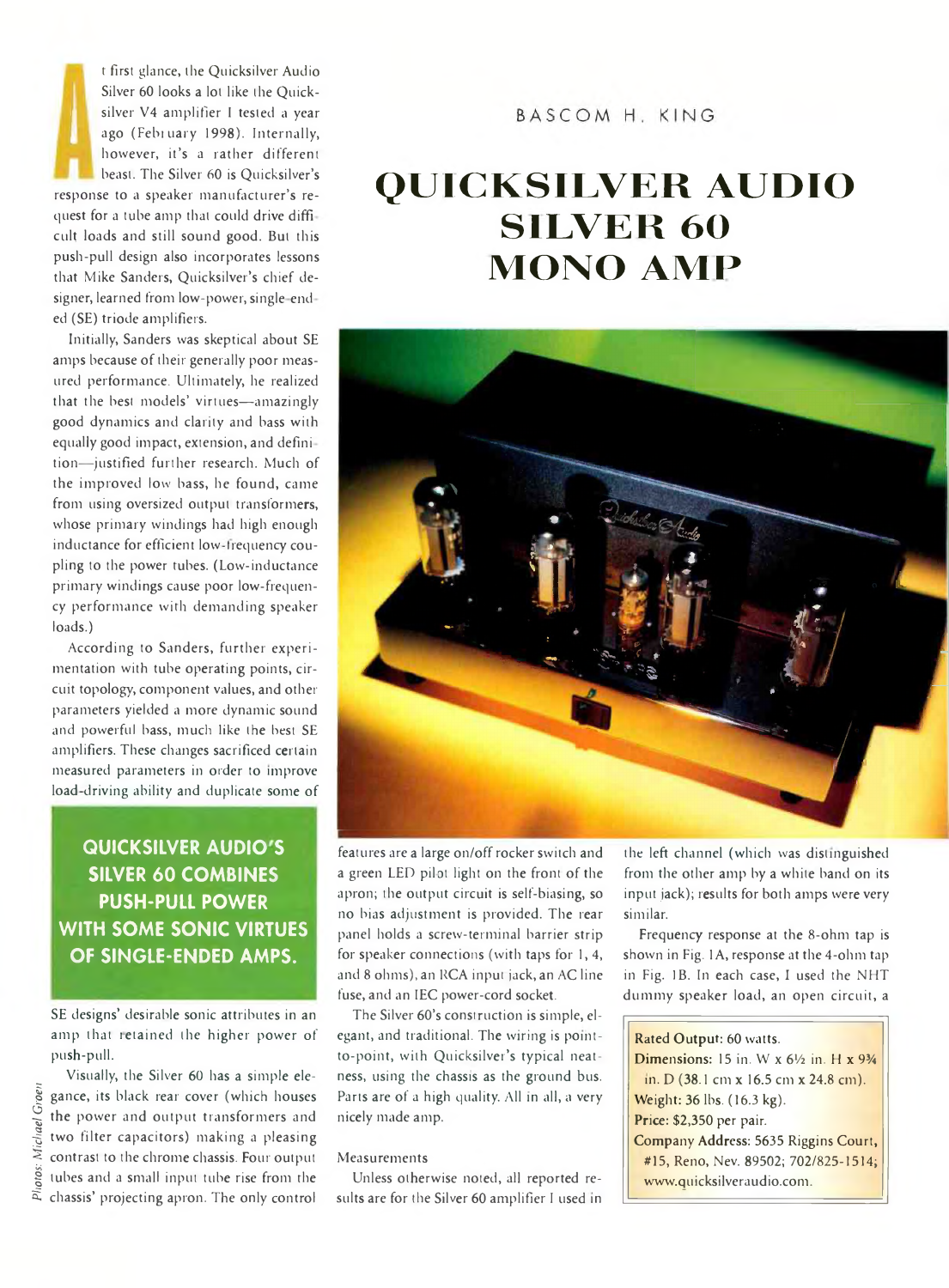

**Fig. 1— Frequency response as a function of loading on the 8-ohm tap (A) and 4-ohm tap (B).**



**Fig, 2— Square-wave response for 10 kHz into 8-ohm load (top), 10 kHz into 8 ohms paralleled by 2 pF (middle), and 40 Hz into 8 ohms (bottom); all tests made at 8-ohm tap.**

matching load (8 ohms on the 8-ohm tap, 4 ohms on the 4-ohm), and a resistance of half that load (4 and 2 ohms, respectively). The curves for the 4-ohm tap are a bit closer together, signifying slightly better output

## **ASSOCIATED EQUIPMENT USED**

**Equipment** used during the listening test sessions for this review consisted of:

- CD Equipment: Classe Audio DAC-1 and Sonic Frontiers Processor 3 D/A converters, PS Audio Lambda Two Special and Sonic Frontiers Transport 3 CD transports, Sony CDP-707ESD CD player, Panason ic DVD-A310 DVD player, and Genesis Technofogies Digital Lens anti-jitter device
- Phono Equipment: Kenwood KD 500 turntable, Infinity Black Widow arm Win Research SMC-10 moving-coil cartridge, and Vendetta Research SCP2-C phono pream plifier
- Additional Signal Sources: Nak amichi ST-7 FM tuner, Nakamichi 1000 cassette deck, and Technics 1500 open-reel recorder

regulation with load and a slightly **B higher damping factor at that tap.** (This is because the turns ratios ot many output transformers, including the Silver 60's, yield 9- and 4 ohm taps rather than 8- and 4 ohm

> The Quicksilver's square-wave response (Fig. 2) is fairly good at 10 kHz into an 8-ohm resistive load on the 8-ohm tap, and the absence of the usual overshoot, ringing, and increased rise time when a 2 microfarad capacitor is paralleled across the load is commendable. (Thus, the Silver 60s would be a good choice for driving electrostatic speakers.) The amp's excellent low-frequency response can be gleaned from the small amount of tilt in the 40-Hz trace. Rise and fall times for a ±5-voli output into an 8-ohm load on the 8-ohm tap were 2.8 microseconds; with a 4-ohm load on the 4-ohm tap and the

same input drive level, the results were 3.1 microseconds.

Figures 3,4, 5, and 6 show several aspects of distortion, all measured at the 8-ohm tap. Figure 3 plots two types of distortion

- Preamplifiers: Sonic Frontiers Line-3 and First Sound Reference II passive, modified Quicksilver Audio LS, and Dynaco PAS-2
- Amplifiers: Arnoux Seven -B stereo switching amp, Quicksilver Audio M135 mono tube amps, Manley Labs Stingray stereo tube amp, de-Havilland Electric Company Aries single-ended mono tube amps, E.A.R. V20 integrated tube amp, and Sumo Polaris solid-state stereo amp
- Loudspeakers: Dunlavy Audio Labs SC-IlIs and Tannoy Churchills
- Cables: Digital interconnects, Illuminati DX-50 (AES/EBU balanced); analog interconnects, Vam pire Wire CCC/II and Tice Audio IC-1A; speaker cables, Kimber Kahle BiFocal-XL and Madrigal Audio Laboratories HF2.5C

versus power, iotal harmonic distortion plus noise (THD + N) at 1 kHz for various loads and SMPTE IM distortion for an 8 ohm load. In Fig. 4, THD  $+$  N versus frequency at several power levels, there's a commendably small increase in distortion



**THE SILVER 60'S CIRCUIT IS AS MINIMAL AS IT CAN GET AND STILL BE PRACTICAL.**

at each end of the audio spectrum. Figure 5 reveals that the second and third harmonics are dominant through most of the output range and that the fourth and fifth harmonics are essentially out of the picture until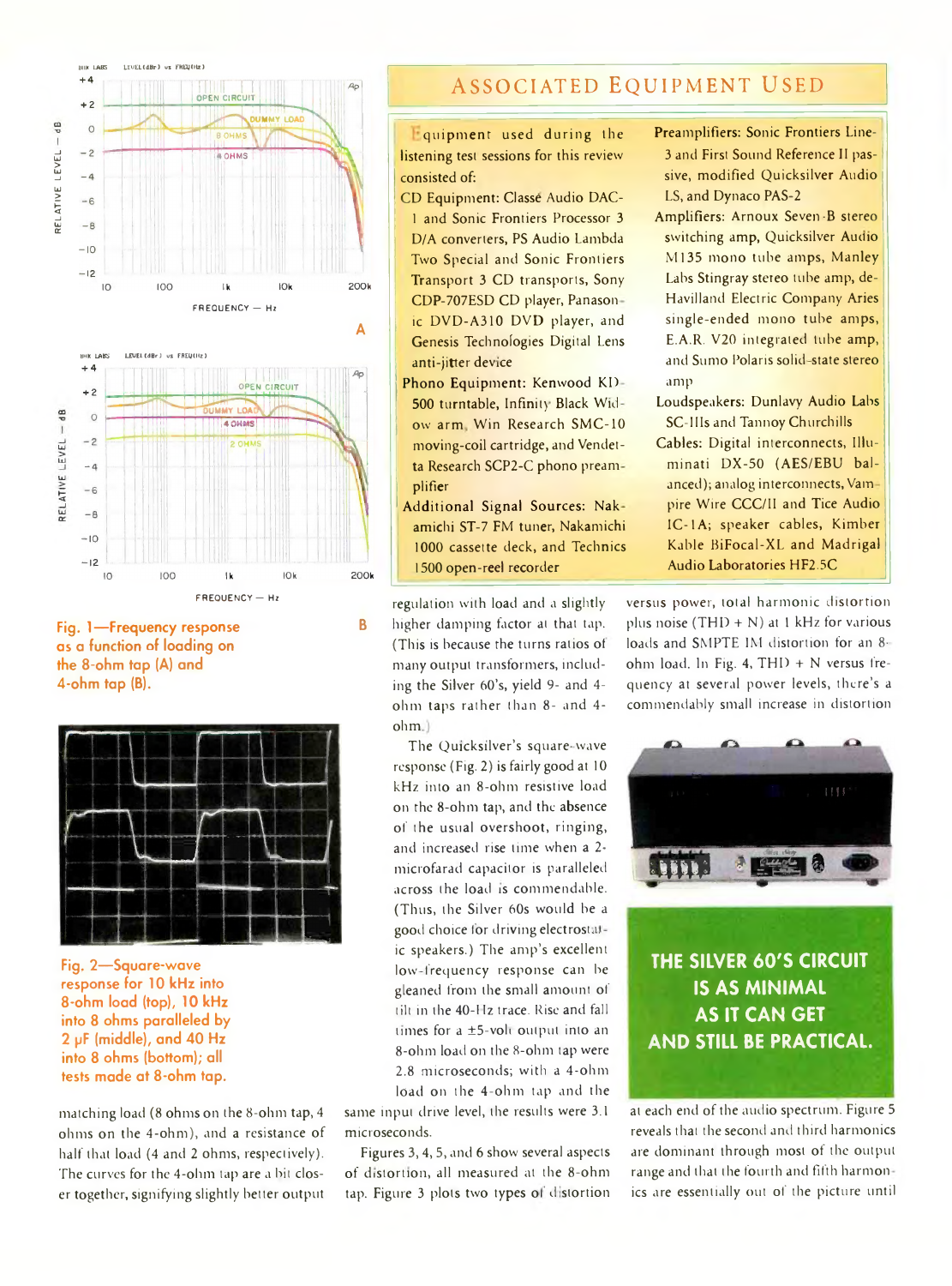### **T echnical H ighlights**

1 he circuit of the Quicksilver Audio Silver 60 is as close to minimal as it can get and still be practical. Signal input is applied to the commoncathode first stage, using half of a 12AT7 twin triode. That stage's plate output is directly coupled to the grid of the second stage, a split-load phase inverter, which uses the other half. The phase inverter's outputs are capacitor-coupled to the control grids of the output tubes.

Two paralleled push-pull pairs of output tubes are used, in an Ultra-Linear circuit configuration. These tubes should have a long useful life, as four of them are used even though power output is relatively low. A common cathode resistor, bypassed with a capacitor, provides self-bias-

about 20 watts. Except for the sixth harmonic, which attains almost the same level as the fourth at 10 watts out (Fig. 6), the higher harmonics drop fairly rapidly to very low levels. The Silver 60's overall measured distortion was not as low as that of

**SQUARE-WAVE TRACES AND DAMPING FACTOR REFLECT THIS AMP'S EXCELLENT BASS PERFORMANCE.**

some past Quicksilver amps. This is primarily because of the newer circuit's simplicity, the small amount of global feedback, and the designer's optimization of circuit operating points for best sonic performance rather than lowest measured distortion.

As you can see in Fig. 7, the Silver 60's damping factor is relatively constant over the frequency range, even in the low bass, at the 8-ohm tap. Although the 4-ohm curve's shape was very similar, overall damping fac-

ing (cathode bias). The Silver 60 comes with EL34 output tubes, though other types (such as KT88s, 6550s, or 6L6s) can be used. The plate-to-cathode voltage is somewhat lower than is the norm nowadays, on the order of +385 volts. Current draw, while not terribly high, is higher than Quicksilver's norm: With EL34s, it's around 55 milliamperes per tube, for output stage dissipation of some 84 watts at idle. Setting the output circuit's operating points for lower voltage and higher current than customary was part of the amplifier's voicing. Overall feedback is taken from the 8-ohm connection on the output transformer back to the cathode circuit of the first stage. *B.H.K.*

tor was a bit higher, about 4, because of the improved output regulation at that tap.

Dynamic power at the start of the 20-millisecond IHF tone burst was 68 watts, yielding dynamic headroom of 1.1 dB, but dropped to 64 watts by the end of the burst. With a 1-kHz tone, the amps started to clip at about 58 watts, yielding clipping headroom of  $-0.3$  dB. Voltage gain into 8-ohm loads on the 8-ohm tap was 24.79 dB for the amp I used for the left channel and 24.88 dB for the amp I used for the right; corresponding IHF sensitivity for 1 watt into 8 ohms was 163 and 161.3 millivolts, respectively.

Output noise for the left-channel amp was 537.2 microvolts wideband and 99.8 microvolts Aweighted; for the other amp, the results were 873.9 and 126.6 microvolts. The IHF signal-to-noise ratio

was 89 dB for the left channel and 87 dB for the right. The AC line current was 1.44 amperes at idle, increasing to 1.7 amperes at 58 watts into 8 ohms on the 8-ohm tap.







**Fig. 4— THD + N vs. frequency, 8-ohm load on 8-ohm tap.**





#### Use and Listening Tests

For my initial listening, I used the Quicksilver Silver 60 amplifiers to drive a pair of Dunlavy Audio Labs SC-III loudspeakers